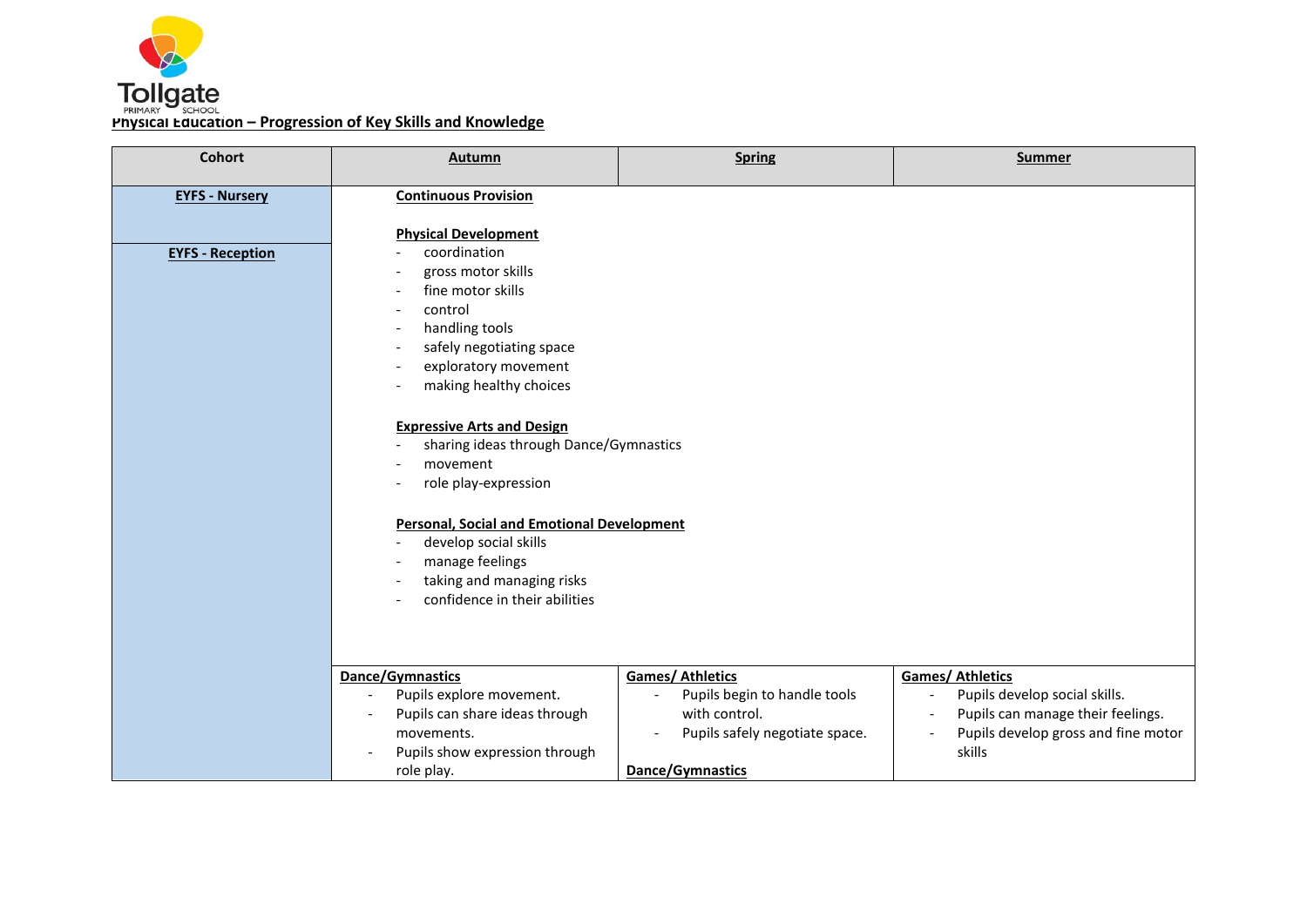| Year 1 | Dance/Gymnastics<br>Pupils can move to music.<br>Pupils can copy dance moves.<br>Pupils begin to control their<br>bodies when balancing and<br>spinning on points and patches.<br><b>Games/ Athletics</b><br>Pupils can follow simple game<br>rules.<br>Pupils can strike a ball.<br>Pupils can rally against a wall.<br>Pupils can twist, turn, reach and<br>bend.<br>Pupils can balance. | Pupils develop control and<br>coordination.<br>Pupils have confidence in their<br>abilities.<br>Dance/Gymnastics<br>Pupils can make up some<br>simple dance moves.<br>Pupils can make their body<br>wide, narrow and curled when<br>balancing and rolling.<br><b>Games/ Athletics</b><br>Pupils can punt a ball at a<br>target.<br>Pupils can strike a ball at a<br>target.<br>Pupils can bounce a ball at a<br>target.<br>Pupils can throw over arm with<br>some accuracy.<br>Pupils can change direction<br>when travelling.<br>Pupils can dribble with their<br>feet.<br>Pupils can control a ball with a<br>stick. | Dance/Gymnastics<br>Pupils can change rhythm, speed,<br>level and direction.<br>With support, pupils can simply<br>evaluate their own and others'<br>performances.<br>Pupils can vary the way they travel<br>on short and long pathways.<br><b>Games/Athletics</b><br>Pupils can strike a ball off a tee.<br>$\overline{\phantom{a}}$<br>Pupils can catch a ball.<br>Pupils can throw a beanbag<br>underarm.<br>Pupils begin to understand the role<br>of a fielder.<br>Pupils can change speed whilst<br>running.<br>Pupils increase height and distance<br>of jumps. |
|--------|--------------------------------------------------------------------------------------------------------------------------------------------------------------------------------------------------------------------------------------------------------------------------------------------------------------------------------------------------------------------------------------------|------------------------------------------------------------------------------------------------------------------------------------------------------------------------------------------------------------------------------------------------------------------------------------------------------------------------------------------------------------------------------------------------------------------------------------------------------------------------------------------------------------------------------------------------------------------------------------------------------------------------|------------------------------------------------------------------------------------------------------------------------------------------------------------------------------------------------------------------------------------------------------------------------------------------------------------------------------------------------------------------------------------------------------------------------------------------------------------------------------------------------------------------------------------------------------------------------|
| Year 2 | Dance/Gymnastics<br>Pupils can dance with some<br>control and co-ordination.<br>Pupils can control their body<br>when stretching, arching and<br>curling.<br><b>Games/Athletics</b><br>Pupils can strike at a target with                                                                                                                                                                  | Dance/Gymnastics<br>Pupils can make a sequence by<br>linking sections together.<br>Pupils can control their body<br>when spinning, turning and<br>twisting.<br><b>Games/ Athletics</b>                                                                                                                                                                                                                                                                                                                                                                                                                                 | Dance/Gymnastics<br>Pupils can link some movement<br>to show feeling.<br>Pupils can simply evaluate their<br>own and others' performances.<br>Pupils can vary the way they<br>travel on straight, zigzag and<br>curved pathways.                                                                                                                                                                                                                                                                                                                                       |
|        | some accuracy.                                                                                                                                                                                                                                                                                                                                                                             |                                                                                                                                                                                                                                                                                                                                                                                                                                                                                                                                                                                                                        | <b>Games/ Athletics</b>                                                                                                                                                                                                                                                                                                                                                                                                                                                                                                                                                |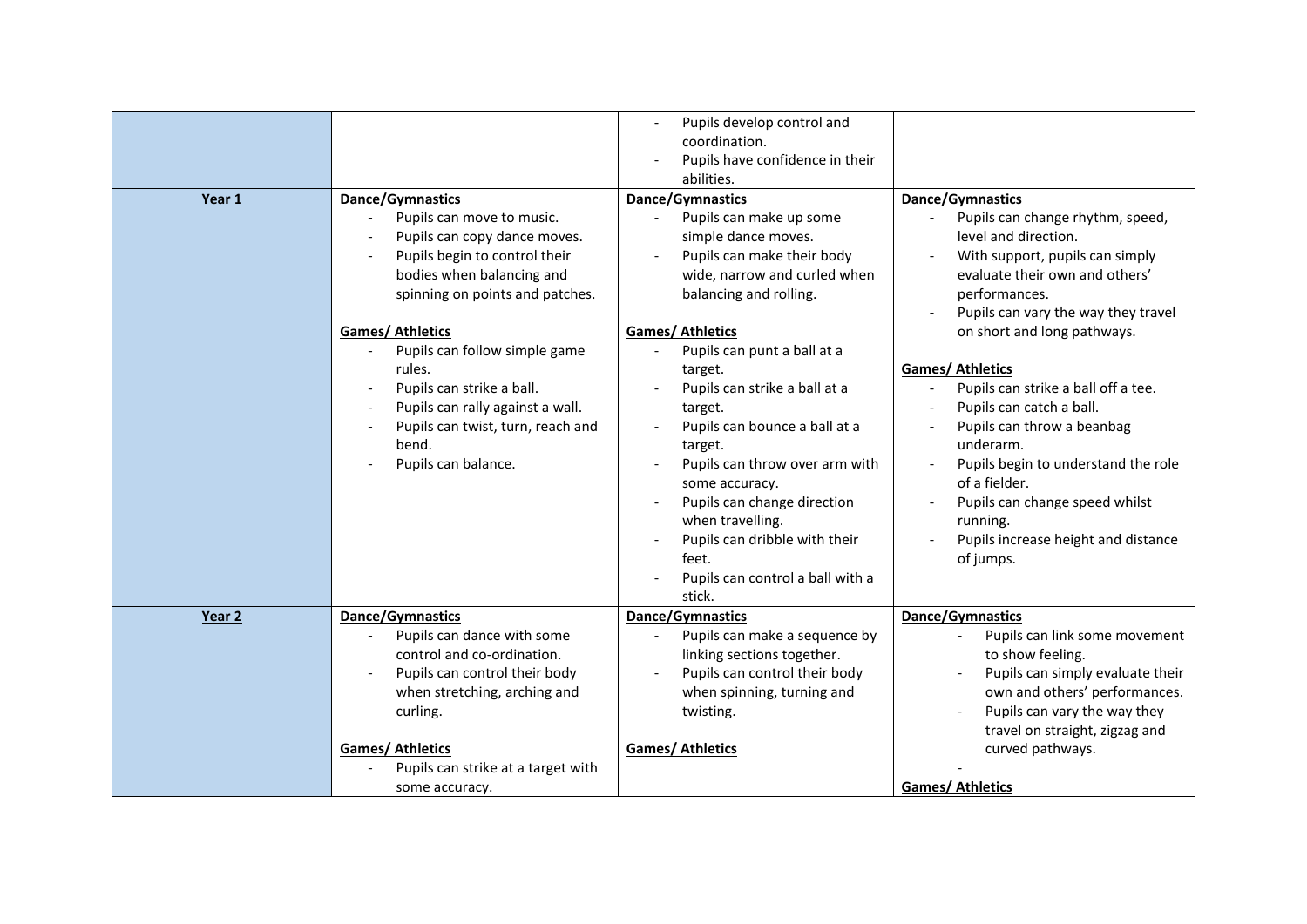|        | Pupils can volley with some<br>accuracy.<br>Pupils can send and receive a ball<br>over a net.<br>Pupils travel with control.<br>Pupils can confidently travel<br>backwards.<br>Pupils can dodge.<br>Pupils can punt a ball with some<br>accuracy.                                      | Pupils can throw a ball<br>underarm at a target with both<br>left and right hands.<br>Pupils can roll a ball underarm<br>at a target with both left and<br>right hands.<br>Pupils can kick a ball at a target<br>with both left and right feet.<br>Pupils can punt a ball at a target<br>with both left and right feet.<br>Pupils can catch consistently.<br>Pupils can track an opponent.<br>Pupils can dodge an opponent.<br>Pupils can keep possession of a<br>ball.<br>Pupils display spacial<br>awareness. | Pupils can bowl over arm.<br>Pupils can strike a ball off a tee<br>consistently.<br>Pupils can accurately throw<br>under arm.<br>Pupils can make a barrier to<br>stop a ball.<br>Pupils develop fielding skills.<br>Pupils react quickly.<br>Pupils can transfer a relay<br>baton.<br>Pupils throw for accuracy and<br>distance.<br>Pupils jump with control and<br>timing. |
|--------|----------------------------------------------------------------------------------------------------------------------------------------------------------------------------------------------------------------------------------------------------------------------------------------|-----------------------------------------------------------------------------------------------------------------------------------------------------------------------------------------------------------------------------------------------------------------------------------------------------------------------------------------------------------------------------------------------------------------------------------------------------------------------------------------------------------------|-----------------------------------------------------------------------------------------------------------------------------------------------------------------------------------------------------------------------------------------------------------------------------------------------------------------------------------------------------------------------------|
| Year 3 | Dance/Gymnastics                                                                                                                                                                                                                                                                       | Dance/Gymnastics                                                                                                                                                                                                                                                                                                                                                                                                                                                                                                | Dance/Gymnastics                                                                                                                                                                                                                                                                                                                                                            |
|        | Pupils can remember and repeat<br>some dance movements.<br>Pupils can link movements<br>together to create seamless<br>transitions.                                                                                                                                                    | Pupils can suggest what<br>mood/feeling some movements<br>show.<br>Pupils can perform in partners<br>demonstrating symmetry and<br>asymmetry.                                                                                                                                                                                                                                                                                                                                                                   | Pupils can use key vocabulary to<br>evaluate their own and others'<br>performances.<br>Pupils can receive body weight.<br><b>Games/ Athletics</b>                                                                                                                                                                                                                           |
|        | <b>Games/ Athletics</b><br>Pupils can apply and adapt<br>fundamental skills to handball<br>and basketball.<br>Pupils understand the rules of a<br>small-sided game.<br>Pupils can maintain possession<br>when faced with a defender.<br>Pupils develop basic hand<br>dribbling skills. | <b>Games/ Athletics</b><br>Pupils can apply and adapt<br>fundamental skills to hockey<br>and football.<br>Pupils can dribble a ball with a<br>hockey stick.<br>Pupils can perform a jab stick<br>tackle.<br>Pupils can turn with a ball.<br>Pupils begin to communicate<br>effectively with teammates.                                                                                                                                                                                                          | Pupils can apply and adapt<br>fundamental skills to tennis.<br>Pupils can judge the bounce of a<br>ball.<br>Pupils can play some backhand<br>shots.<br>Pupils travel confidently around the<br>court.<br>Pupils develop coordination to<br>improve speed.<br>Pupils can jump over low hurdles.<br>Pupils develop jumping techniques.<br>$\overline{\phantom{a}}$            |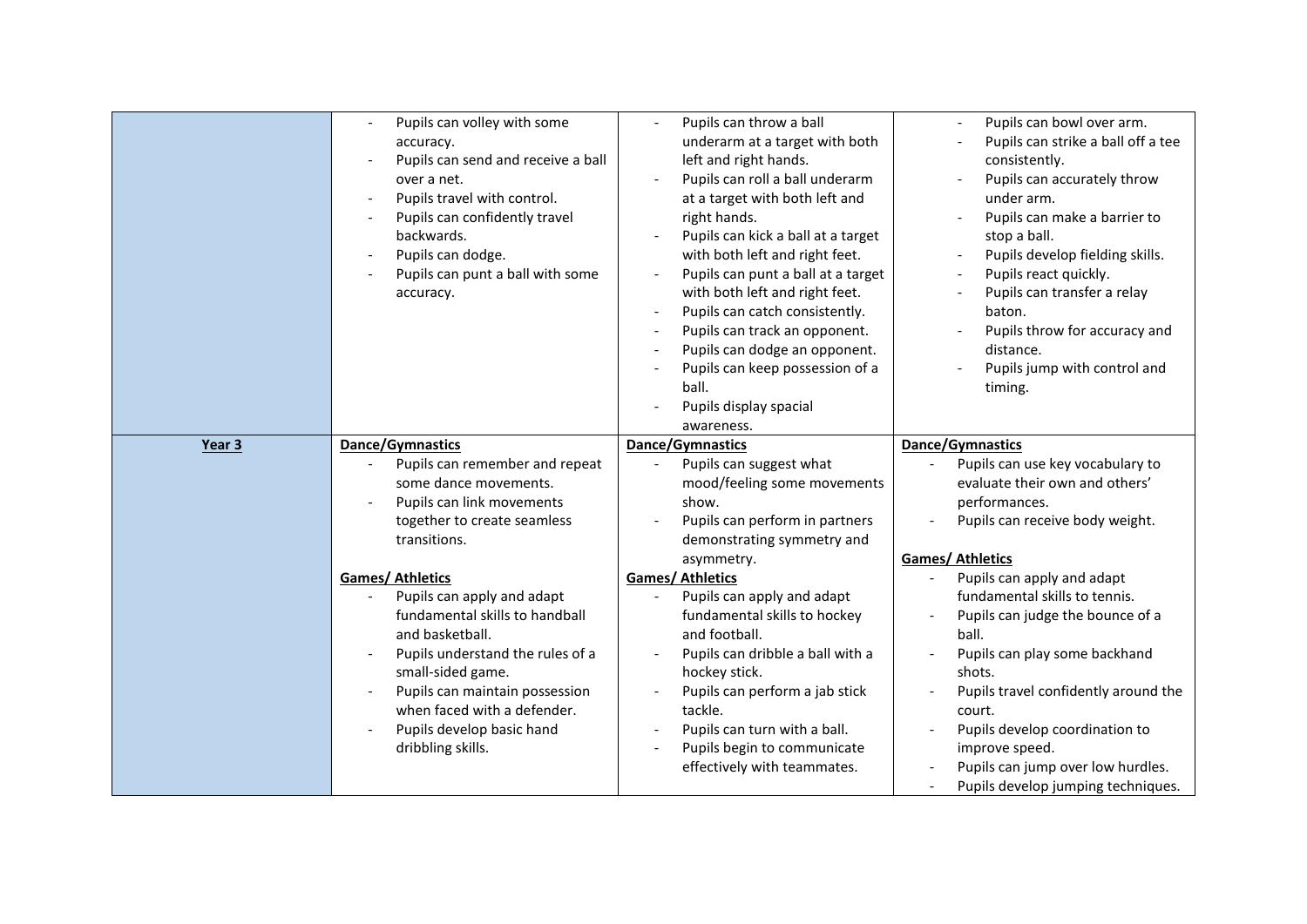|        |                                                                                                                                                                                                                                                                                                                                                                                                                                                                                                                                                   | Pupils begin to make decisions<br>when in possession of the ball.                                                                                                                                                                                                                                                                                                                                                                                                                                                                                                                                                        |                                                                                                                                                                                                                                                                                                                                                                                                                                                                                                  |
|--------|---------------------------------------------------------------------------------------------------------------------------------------------------------------------------------------------------------------------------------------------------------------------------------------------------------------------------------------------------------------------------------------------------------------------------------------------------------------------------------------------------------------------------------------------------|--------------------------------------------------------------------------------------------------------------------------------------------------------------------------------------------------------------------------------------------------------------------------------------------------------------------------------------------------------------------------------------------------------------------------------------------------------------------------------------------------------------------------------------------------------------------------------------------------------------------------|--------------------------------------------------------------------------------------------------------------------------------------------------------------------------------------------------------------------------------------------------------------------------------------------------------------------------------------------------------------------------------------------------------------------------------------------------------------------------------------------------|
| Year 4 | Dance/Gymnastics<br>Pupils can improvise.<br>Pupils' movements communicate<br>an idea.<br>Pupils can perform controlled<br>rolls and confidently travel at low<br>levels.<br>Pupils refine movements in their<br>sequences.<br><b>Games/ Athletics</b><br>Pupils can apply and adapt<br>fundamental skills to flag football<br>and tag rugby.<br>Pupils understand what tag belts<br>are used for.<br>Pupils intercept a pass to gain<br>possession.<br>Pupils begin to make tactical<br>decisions based on attacking and<br>defending knowledge. | Dance/Gymnastics<br>Pupils plan, perform and<br>repeat sequences.<br>Pupils include speed and<br>level changes in sequences.<br>Pupils can evaluate their<br>own and others'<br>performances against a<br>criteria.<br><b>Games/ Athletics</b><br>Pupils can apply and adapt<br>fundamental skills to netball<br>and rounders.<br>Pupils shoot with accuracy and<br>technique.<br>Pupils begin to understand the<br>role of a referee and officiate.<br>Pupils develop basic bowling<br>and batting skills.<br>Pupils make decisions whilst in<br>game play.<br>Pupils perform competitively in<br>a range of positions. | <b>OAA</b><br>Pupils can explain why they have<br>given instructions.<br>Pupils can support team mates and<br>begin to show trust in them.<br>Pupils can follow a simple route on<br>a map.<br>Pupils can work safely<br>independently.<br><b>Swimming</b><br>Pupils can swim confidently,<br>competently and proficiently over a<br>distance of at least 25 metres.<br>Pupils use a range of strokes<br>effectively.<br>Pupils perform safe self-rescue in<br>different water-based situations. |
| Year 5 | Dance/Gymnastics<br>Pupils are creative and<br>imaginative when composing a<br>dance.<br>Pupils can travel under and over<br>their partners.<br><b>Games/ Athletics</b>                                                                                                                                                                                                                                                                                                                                                                           | Dance/Gymnastics<br>Pupils use controlled<br>movements to express emotion<br>or mood.<br>Pupils can match, mirror and<br>contrast a partner's<br>movements.                                                                                                                                                                                                                                                                                                                                                                                                                                                              | Dance/Gymnastics<br>Pupils can prepare a<br>performance for an audience.<br>Pupils can evaluate a<br>performance, identifying areas<br>for improvement and setting<br>appropriate targets.                                                                                                                                                                                                                                                                                                       |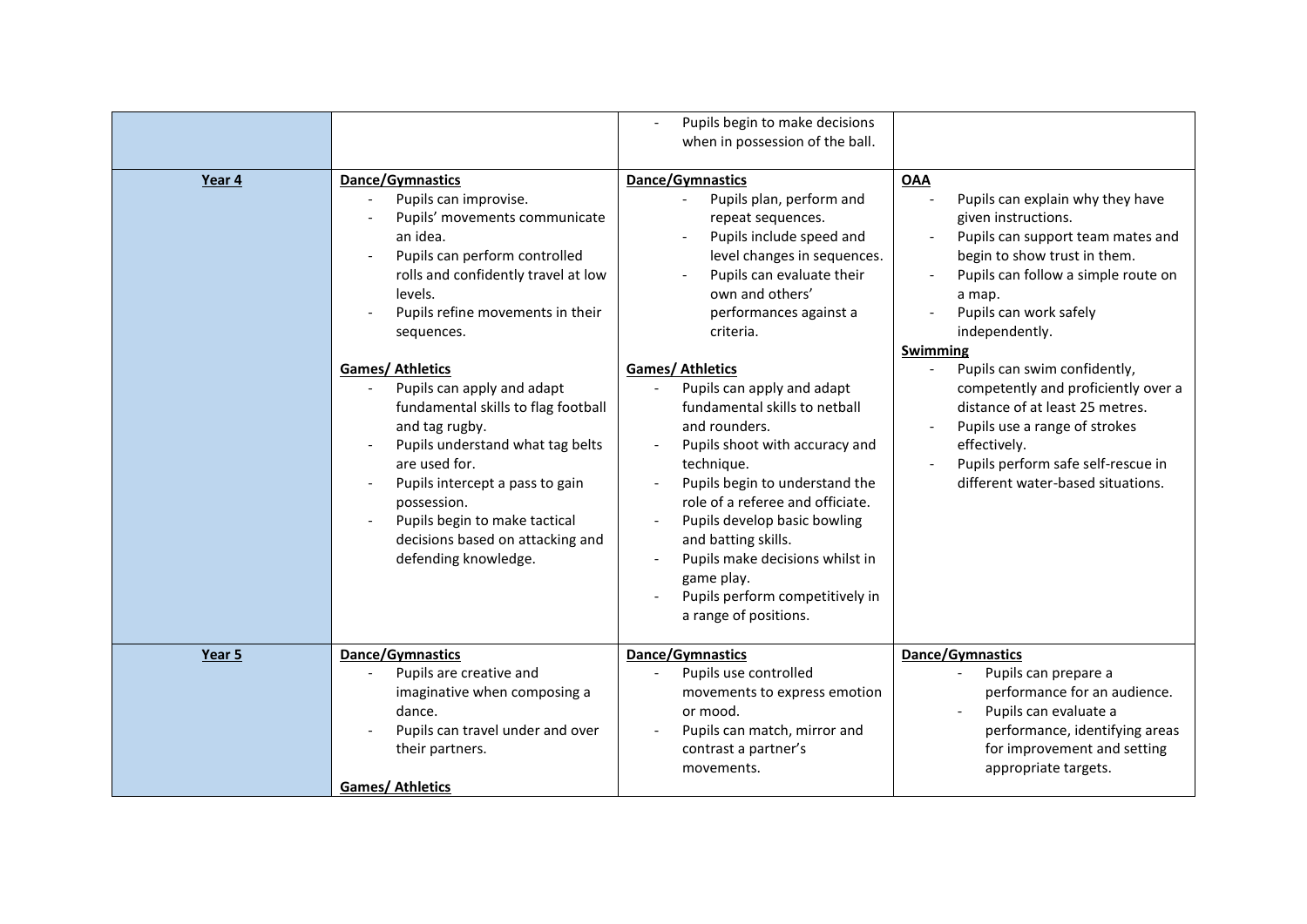|        | Pupils can apply and adapt<br>fundamental skills to Danish long<br>ball and handball.<br>Pupils can get into a 'ready<br>position'.<br>Pupils can create space by<br>anticipating play. | <b>Games/ Athletics</b><br>Pupils can apply and adapt<br>fundamental skills to basketball<br>and tennis.<br>Pupils use pivots to protect the<br>ball.<br>Pupils create passing angles.<br>Pupils understand zonal and<br>man-to-man defending.<br>Pupils can apply tactics to a<br>game.<br>Pupils develop footwork and<br>positioning.<br>Pupils can persevere in a game<br>scenario. | Pupils can perform in<br>synchronisation and canon.<br><b>Games/ Athletics</b><br>Pupils can apply and adapt<br>fundamental skills to badminton.<br>Pupils can throw a shuttle with<br>$\overline{\phantom{a}}$<br>accuracy and control.<br>Pupils can consistently return a<br>shuttle.<br>Pupils can demonstrate a split step.<br>Pupils can change pace and tempo<br>when running.<br>Pupils can explain why throwing<br>$\overline{\phantom{a}}$<br>activities can develop strength and<br>power.<br>Pupils demonstrate a wide range of<br>techniques to jump.<br>Pupils can compete against a<br>personal best. |
|--------|-----------------------------------------------------------------------------------------------------------------------------------------------------------------------------------------|----------------------------------------------------------------------------------------------------------------------------------------------------------------------------------------------------------------------------------------------------------------------------------------------------------------------------------------------------------------------------------------|----------------------------------------------------------------------------------------------------------------------------------------------------------------------------------------------------------------------------------------------------------------------------------------------------------------------------------------------------------------------------------------------------------------------------------------------------------------------------------------------------------------------------------------------------------------------------------------------------------------------|
| Year 6 | Dance/Gymnastics                                                                                                                                                                        | <b>Dance/Gymnastics</b>                                                                                                                                                                                                                                                                                                                                                                | <b>Dance/Gymnastics</b>                                                                                                                                                                                                                                                                                                                                                                                                                                                                                                                                                                                              |
|        | Pupils' dance matches the mood                                                                                                                                                          | Pupils develop their own moves                                                                                                                                                                                                                                                                                                                                                         | Pupils refine dances with style and                                                                                                                                                                                                                                                                                                                                                                                                                                                                                                                                                                                  |
|        | and rhythm of music.                                                                                                                                                                    | imaginatively.                                                                                                                                                                                                                                                                                                                                                                         | artistic intention.                                                                                                                                                                                                                                                                                                                                                                                                                                                                                                                                                                                                  |
|        | Pupils understand, and can                                                                                                                                                              | Pupils can negotiate and                                                                                                                                                                                                                                                                                                                                                               | Pupils can identify areas for                                                                                                                                                                                                                                                                                                                                                                                                                                                                                                                                                                                        |
|        | perform counter tension and                                                                                                                                                             | collectively choreograph                                                                                                                                                                                                                                                                                                                                                               | improvement within a                                                                                                                                                                                                                                                                                                                                                                                                                                                                                                                                                                                                 |
|        | counter balances.                                                                                                                                                                       | sequence of movements.                                                                                                                                                                                                                                                                                                                                                                 | performance, set appropriate                                                                                                                                                                                                                                                                                                                                                                                                                                                                                                                                                                                         |
|        |                                                                                                                                                                                         |                                                                                                                                                                                                                                                                                                                                                                                        | targets and adapt their work to                                                                                                                                                                                                                                                                                                                                                                                                                                                                                                                                                                                      |
|        | <b>Games/Athletics</b>                                                                                                                                                                  | <b>Games/Athletics</b>                                                                                                                                                                                                                                                                                                                                                                 | meet these targets.                                                                                                                                                                                                                                                                                                                                                                                                                                                                                                                                                                                                  |
|        | Pupils can apply and adapt                                                                                                                                                              | Pupils can apply and adapt                                                                                                                                                                                                                                                                                                                                                             |                                                                                                                                                                                                                                                                                                                                                                                                                                                                                                                                                                                                                      |
|        | fundamental skills to ultimate                                                                                                                                                          | fundamental skills to tag rugby                                                                                                                                                                                                                                                                                                                                                        | <b>Games/ Athletics</b>                                                                                                                                                                                                                                                                                                                                                                                                                                                                                                                                                                                              |
|        | Frisbee and cricket.                                                                                                                                                                    | and netball.                                                                                                                                                                                                                                                                                                                                                                           | Pupils can apply and adapt                                                                                                                                                                                                                                                                                                                                                                                                                                                                                                                                                                                           |
|        | Pupils can send and receive a                                                                                                                                                           | Pupils can apply the rules of                                                                                                                                                                                                                                                                                                                                                          | fundamental skills to rounders.                                                                                                                                                                                                                                                                                                                                                                                                                                                                                                                                                                                      |
|        | Frisbee accurately.                                                                                                                                                                     | tagging.                                                                                                                                                                                                                                                                                                                                                                               | Pupils understand the role of wicket                                                                                                                                                                                                                                                                                                                                                                                                                                                                                                                                                                                 |
|        | Pupils can outwit a defender.                                                                                                                                                           | Pupils confidently score a try.                                                                                                                                                                                                                                                                                                                                                        | keeper and base fielders.                                                                                                                                                                                                                                                                                                                                                                                                                                                                                                                                                                                            |